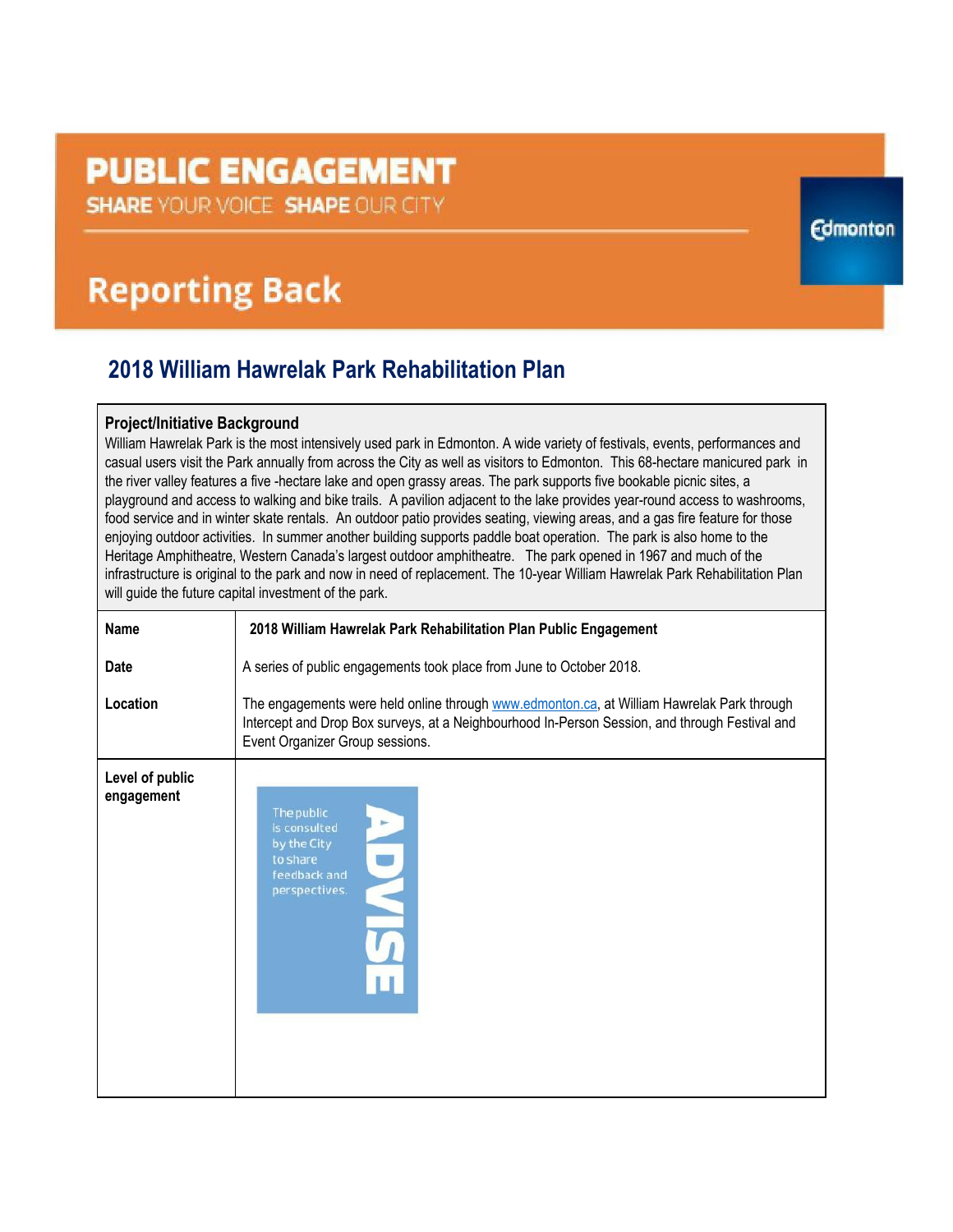**Description** The public engagement was held to advise on the rehabilitation of William Hawrelak Park.

#### **1. Executive Summary**

The **10-year William Hawrelak Park Rehabilitation Plan** will guide the future capital investment of the park; addressing renewal of park infrastructure and improving the functionality of infrastructure to better support the existing programs and services of the park. The intent of the rehabilitation plan is aligned with the Community and Recreation Facility Branch Mandate to extend the life of William Hawrelak Park so that it continues to enhance the liveability and vibrancy of our city by providing places and opportunities for all Edmontonians to gather, connect, create and celebrate.



The **2018 William Hawrelak Park Rehabilitation Public Engagement Plan** supports the development of the Rehabilitation Plan by contributing to the understanding of how the park is currently functioning. Engagement of various audiences on the **rehabilitation** of William Hawrelak Park was completed in June and July of 2018.

#### **Audiences**

A broad audience was invited to engage with the City through an online survey, intercept and drop-box surveys at the park, and a neighbourhood in-person event. Targeted festival and event organizers were invited to engage through a focus group session. A communications plan that supported the public engagement plan ensured that these audiences were invited to the engagement events.

#### **Key findings**

In general, respondents in the engagements are proud of William Hawrelak Park, are passionate that the green space is not compromised, and the main features of the park remain the same. They believe the park is "getting old" and needs a shape-up to get it back to more modern standards. This shape-up consists mainly of aesthetic upgrades to the aspects of the park that already exist with the

washrooms being the main aspect requiring attention.

#### **Overall improvements**

The **washrooms** in the park were clearly identified as the priority rehabilitation aspect for respondents. Other areas pinpointed for improvement (not in priority order):

- More seating areas
- **Better picnic sites**
- Better walking pathways
- Better signage inside the park
- Better trails for walking
- Parking
- Improved playground

#### **How does your input impact the decision or next steps?**

Your input will be used to help develop the rehabilitation plan and eventual implementation plans for the rehabilitation of William Hawrelak Park. The plan will be implemented over 10 years to extend the life of the park.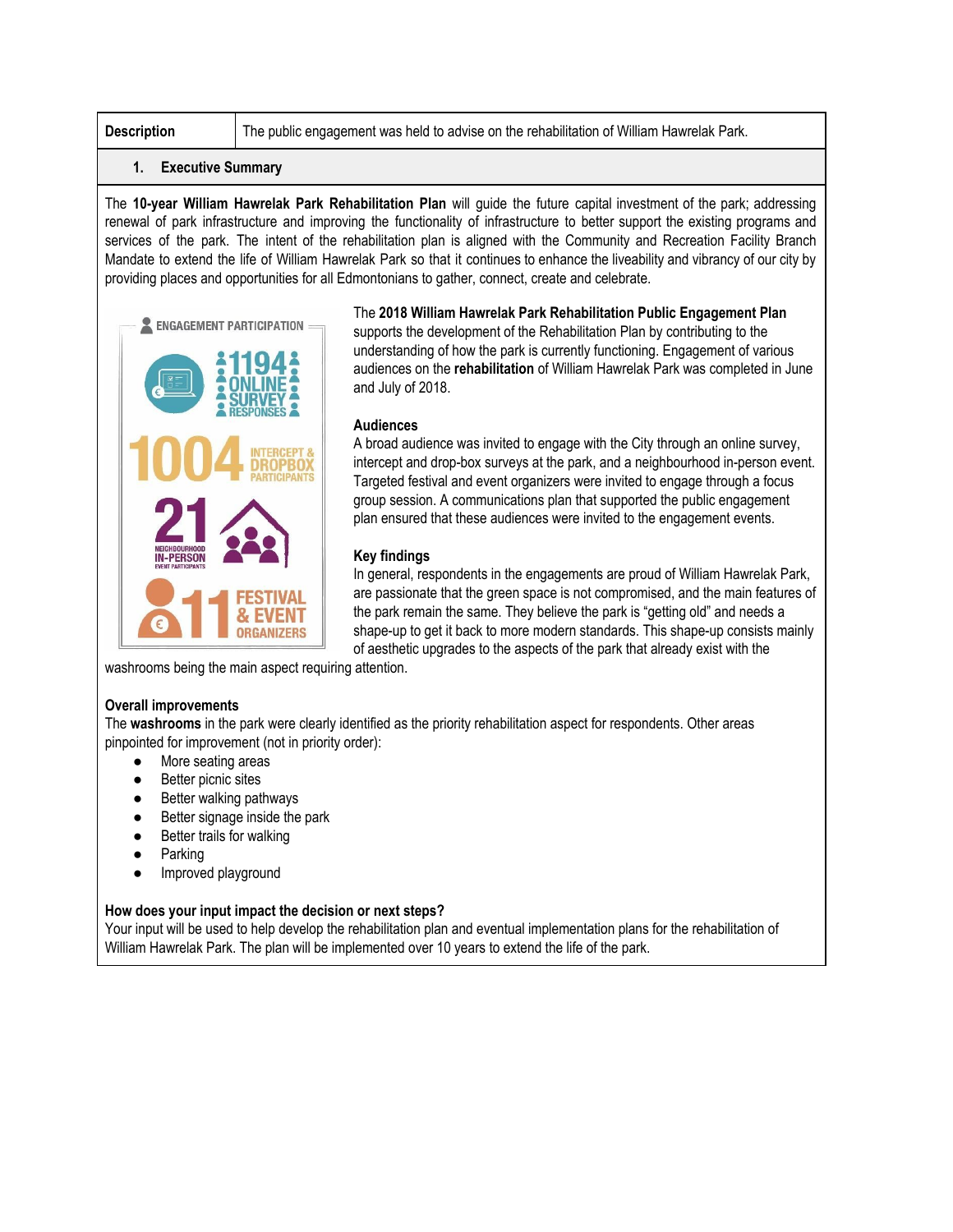#### **2. Engagement Techniques**

The public engagement was held to advise on the rehabilitation of William Hawrelak Park.

The following public engagements were held:

#### **Online**

The **broad and open audience** was invited to engage through an **open link online survey** and through the **City of Edmonton's Online Insight Community**. A comprehensive set of questions and input opportunities were designed to cover the various aspects of the park to be considered for rehabilitation. A total of 1194 respondents started the survey process.

#### **Intercept Surveys (William Hawrelak Park)**

A team of City of Edmonton-affiliated survey takers approached users at William Hawrelak Park on the dates of July 15, 16, and 17. The locations were the Buena Vista footbridge/Hawrelak Park entrance, main entrance, playground/trail area towards the south pavilion, the main pavilion, open spaces. parking lot, picnic sites, and amphitheatre.

The intercept survey team completed 850 short surveys in-person with park users asking users to provide input on a short list of questions related to park rehabilitation. The questions are covered further in this report.

The 850 surveys were culled to 236 surveys for the purpose of this report. The criteria: a singular neighbourhood identified and 50% of each neighbourhood randomly selected as a sample of the audience.

#### **Drop-Box Surveys (William Hawrelak Park)**

Two drop boxes were also placed at William Hawrelak Park during the dates of July 11 – 20, 2018. The locations were the Main Pavilion and the picnic shelter at the Buena Vista Footbridge/Hawrelak Park entrance.

Park users completed 250 short surveys answering the same questions used with the Intercept Survey. The questions are covered further in this report.

#### **Neighbourhood In-Person Event**

An open public engagement session for all audiences was held July 11, 2018 at the Windsor Park Community League. An open invitation was available to all audiences though various communications channels and a targeted, mailed invitation was delivered to Windsor Park community residents. Twenty-one (21) Edmontonians attended this session.

#### **Targeted Festival and Event Organizers Focus Group**

Focus group sessions were held in June 2018 with two main Festival and Event Organizer Groups. The groups and representatives invited to the focus groups were identified by the City of Edmonton project team, based on historical interactions. Eleven people participated.

#### **3. What was said?**

In general, respondents in the engagements are **proud of William Hawrelak Park**, **are passionate that the green space is not compromised**, **and the main features of the park remain the same.** People stated that they believe the park is "getting old" and needs a shape-up to get it back to more modern standards. This shape-up consists mainly of aesthetic upgrades to the aspects of the park that already exist with the washrooms being the main aspect requiring attention.

The **online audiences** were asked a number of questions regarding the specific aspects of the park resulting in a wide range of responses to level of satisfaction with the park.

The **intercept survey and drop box survey participants** answered a much shorter survey focussing on pinpointing areas requiring the most attention.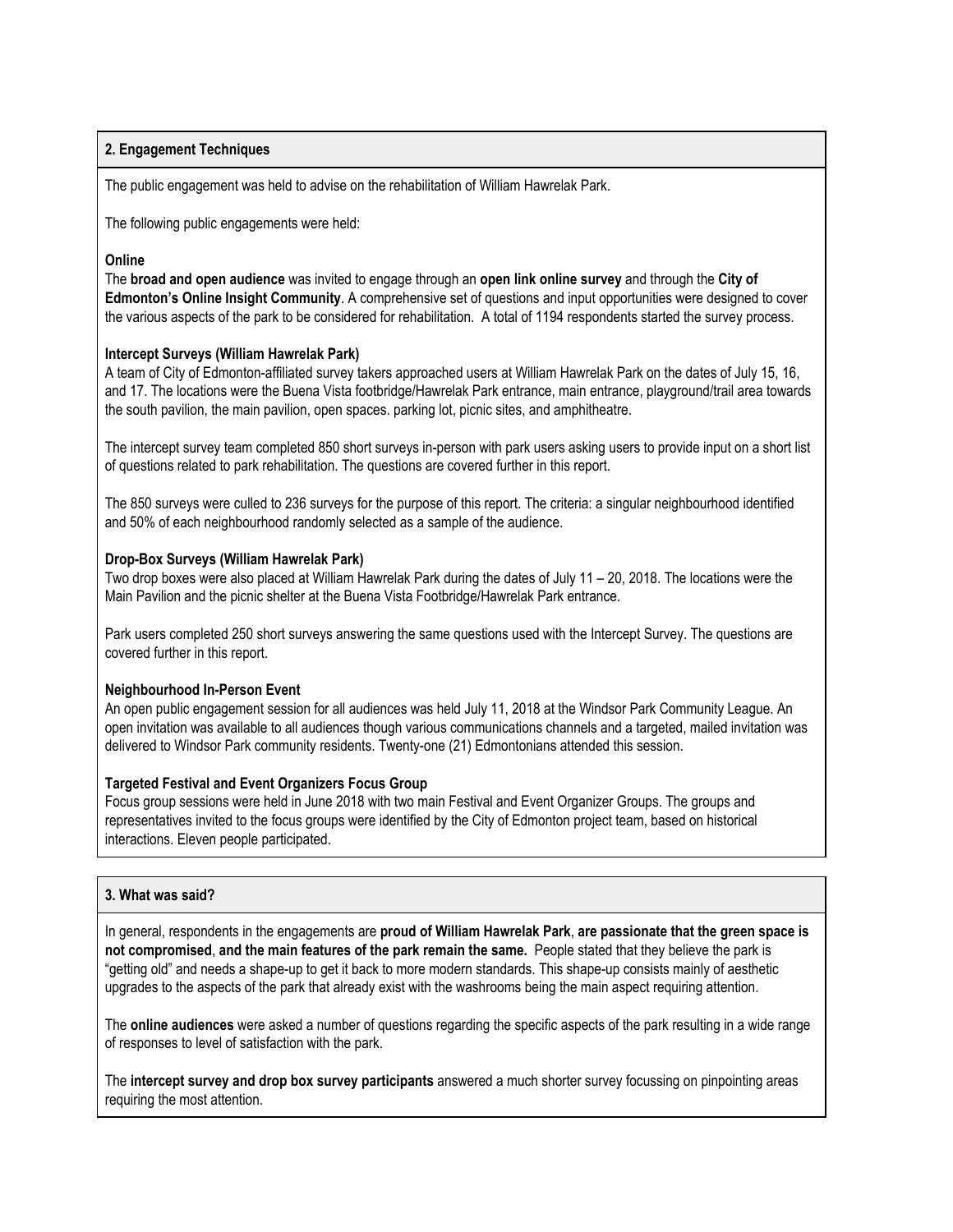The **neighbourhood in-person session** resulted in many general conversations regarding possible improvements for the park. One common theme was the surrounding neighbours desire to have access to a safe and convenient access point to the park by foot.

The **festival and event organizer groups** participated in detailed discussions around what could be improved at the park to help them stage their events. The group consisting of organizers whose events use a wide area of the park focussed on multiple aspects of the park. The group consisting of organizers who use the Heritage Amphitheatre focussed on possible improvements to that venue.

#### 4. **What did we hear?**

#### **Overall Improvements**

The **washrooms** in the park were clearly identified as the priority rehabilitation aspect for respondents. Other areas pinpointed for improvement (not in priority order):

- More seating areas
- Better picnic sites
- Better walking pathways
- Better signage inside the park
- Better trails for walking
- Parking
- Improved playground

#### **Getting around the Park**

The majority of respondents **walk or run** to get around the park. **The majority of responders had no issues moving through the park**. The main issues the respondents had with moving through the park are: Need for a paved, multi-use pathway around the park that would support moving pedestrians and bikes from the road where traffic congestion and safety were a concern due to the variety of users. The majority of respondents **use the pathways in the park**.

#### **Safety**

In general, people feel safe in the park. There is some consensus in comments that the lighting could be updated throughout the park to increase safety. Users felt that there needs to be **better separation between competing users of the roadway**.

#### **Washrooms**

Clearly identified as the priority rehabilitation aspect for respondents. **Having more washrooms** was the most repeated comment online. Secondly, survey participants felt that the **washrooms were outdated and could be updated to a more modern aesthetic.**

#### **Pavilion**

Respondents **felt like the concession was the part of the pavilion that was lacking**. Respondents also stated that an **aesthetic update to modernize the facility was a priority** and **seating is limited and uncomfortable.**

#### **Heritage Amphitheatre**

Online respondents agree that the **seating meets their needs.** The Festival and Event Organizers provided detailed feedback on many aspects of the amphitheatre which are being considered in the development of the rehabilitation plan.

#### **Bookable Picnic Shelters**

The data would suggest that little rehabilitation is required for the picnic shelters except for the washrooms attached to specific shelters.

#### **Bookable Picnic Sites**